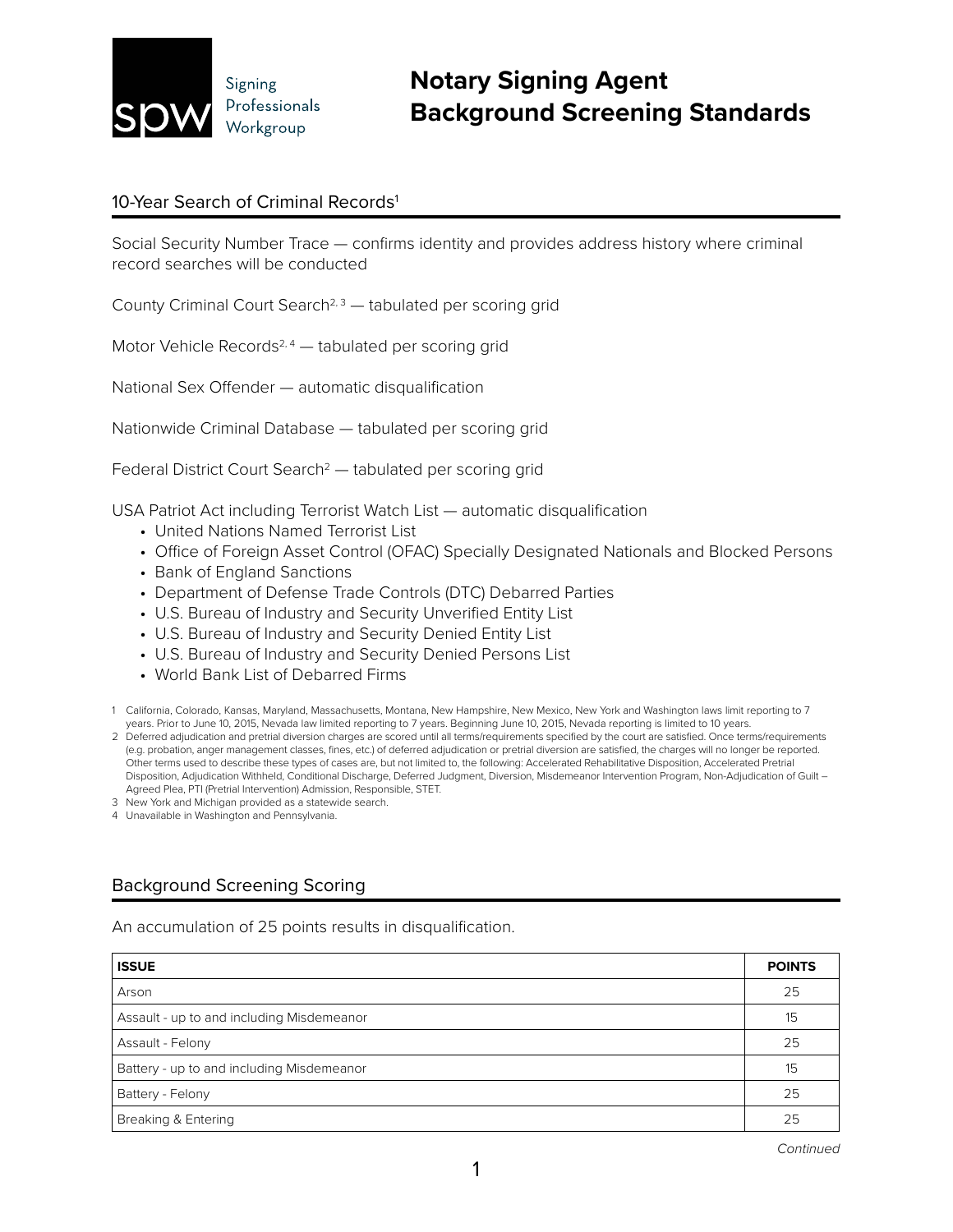| <b>ISSUE</b>                                                                | <b>POINTS</b>   |
|-----------------------------------------------------------------------------|-----------------|
| <b>Burglary</b>                                                             | 25              |
| Business Activity Without License/Permit - up to and including Misdemeanor  | 10              |
| Business Activity Without License/Permit - Felony                           | 25              |
| Child Neglect - up to and including Misdemeanor                             | 20              |
| Child Neglect - Felony                                                      | 25              |
| Child Unattended in Vehicle - up to and including Misdemeanor               | 10              |
| Child Unattended in Vehicle - Felony                                        | 25              |
| Conspiracy                                                                  | 25              |
| Contempt of Court - up to and including Misdemeanor                         | 10              |
| Contempt of Court - Felony                                                  | 25              |
| Counterfeiting                                                              | 25              |
| Credit Card Fraud                                                           | 25              |
| Crimes Against Children                                                     | 25              |
| Criminal Mischief - up to and including Misdemeanor                         | 15              |
| Criminal Mischief - Felony                                                  | 25              |
| Criminal Sexual Conduct                                                     | 25              |
| Cruelty to Animals - up to and including Misdemeanor                        | 15              |
| Cruelty to Animals - Felony                                                 | 25              |
| Damage to Property/Wrongful Appropriation - up to and including Misdemeanor | 10 <sup>°</sup> |
| Damage to Property/Wrongful Appropriation - Felony                          | 25              |
| Delay or Destruction of Mail or Newspaper - up to and including Misdemeanor | 15              |
| Delay or Destruction of Mail or Newspaper - Felony                          | 25              |
| Disorderly Conduct - up to and including Misdemeanor                        | 5               |
| Disorderly Conduct - Felony                                                 | 25              |
| Disturbing the Peace - up to and including Misdemeanor                      | 5               |
| Disturbing the Peace - Felony                                               | 25              |
| Domestic Violence                                                           | 25              |
| Driving Without License/Suspended/Revoked - up to and including Misdemeanor | 15              |
| Driving Without License/Suspended/Revoked - Felony                          | 25              |
| Drug Abuse - up to and including Misdemeanor                                | 15              |
| Drug Abuse - Felony                                                         | 25              |
| Drug Possession - up to and including Misdemeanor                           | 15              |
| Drug Possession - Felony                                                    | 25              |
| Drug Sale/Distribution                                                      | 25              |
| Embezzlement                                                                | 25              |
| Extortion                                                                   | 25              |
| Failure to Appear - up to and including Misdemeanor                         | 5               |
| Failure to Appear - Felony                                                  | 25              |
| Failure to Comply - up to and including Misdemeanor                         | 5               |
| Failure to Comply - Felony                                                  | 25              |
| False Police Report - up to and including Misdemeanor                       | 10              |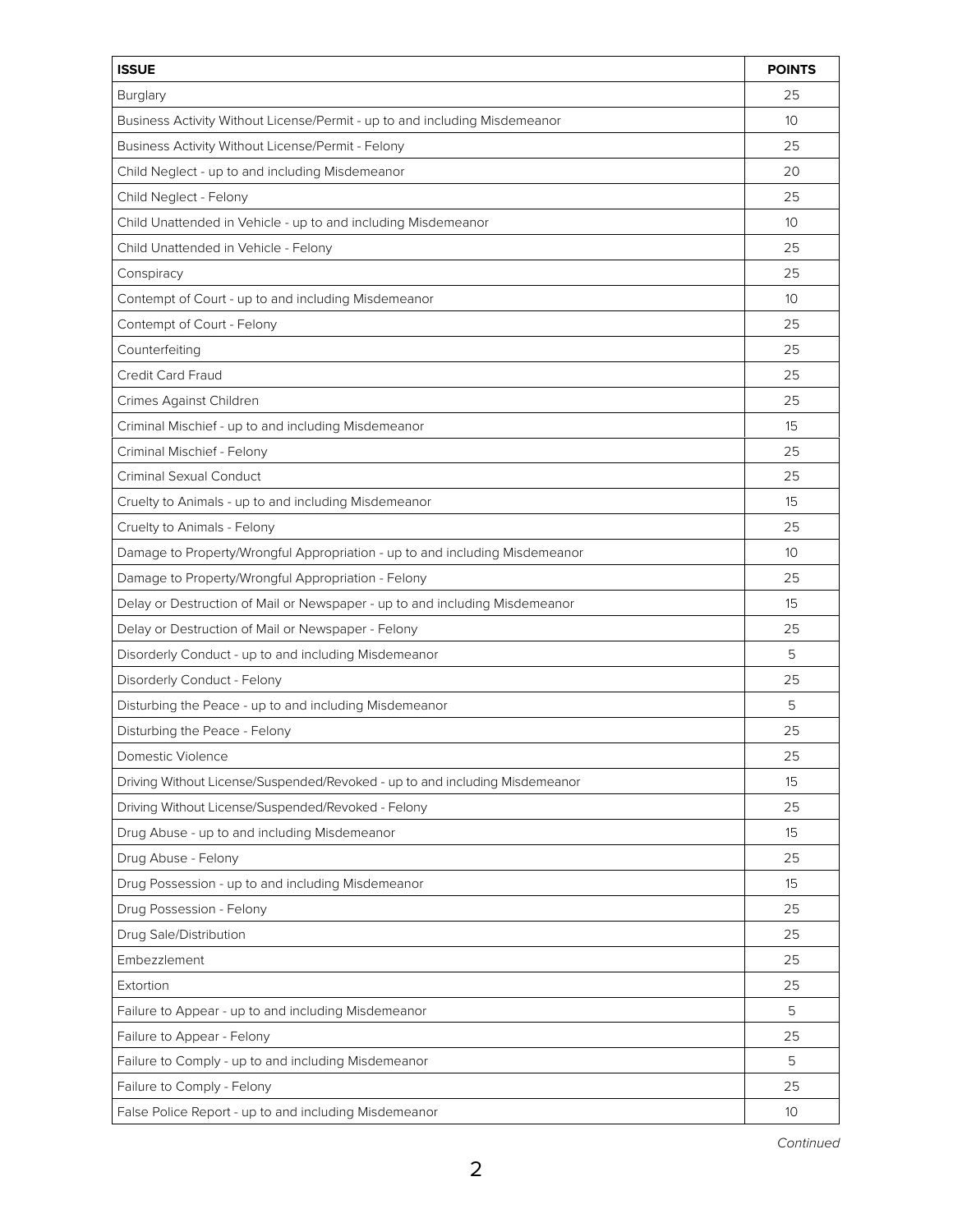| <b>ISSUE</b>                                                                    | <b>POINTS</b>   |
|---------------------------------------------------------------------------------|-----------------|
| False Police Report - Felony                                                    | 25              |
| Forgery                                                                         | 25              |
| Fraud                                                                           | 25              |
| Harassment/Stalking - up to and including Misdemeanor                           | 15              |
| Harassment/Stalking - Felony                                                    | 25              |
| Human Smuggling/Trafficking                                                     | 25              |
| Incidental Bad Check                                                            | 3               |
| Indecent Exposure, Lewd and Lacivious Conduct - up to and including Misdemeanor | 20              |
| Indecent Exposure, Lewd and Lacivious Conduct - Felony                          | 25              |
| Issuing Bad Check - up to and including Misdemeanor                             | 15              |
| Issuing Bad Check - Felony                                                      | 25              |
| Kidnapping, including False Imprisonment or Unlawful Restraint                  | 25              |
| Larceny                                                                         | 25              |
| License Falsification                                                           | 25              |
| Littering - up to and including Misdemeanor                                     | 8               |
| Littering - Felony                                                              | 25              |
| Making False Statements (Gov't Official, Officer, Under Oath)                   | 25              |
| Manslaughter                                                                    | 25              |
| Manufacturing Controlled Substance                                              | 25              |
| Money Laundering                                                                | 25              |
| Murder                                                                          | 25              |
| Obscenity - up to and including Misdemeanor                                     | 5               |
| Obscenity - Felony                                                              | 25              |
| Obstructing Justice - up to and including Misdemeanor                           | 10 <sup>2</sup> |
| Obstructing Justice - Felony                                                    | 25              |
| <b>Organized Criminal Activity</b>                                              | 25              |
| Pet License Violation                                                           | 3               |
| Possession of Drug Paraphernalia - up to and including Misdemeanor              | 10              |
| Possession of Drug Paraphernalia - Felony                                       | 25              |
| Possession of Open Container                                                    | 10              |
| Possession (or Use) of Stolen Property                                          | 25              |
| Prostitution                                                                    | 25              |
| Providing Alcohol to a Minor - up to and including Misdemeanor                  | 12              |
| Providing Alcohol to a Minor - Felony                                           | 25              |
| Public Intoxication                                                             | 10              |
| Rape                                                                            | 25              |
| Reckless Endangerment - up to and including Misdemeanor                         | 15              |
| Reckless Endangerment - Felony                                                  | 25              |
| Resisting Arrest - up to and including Misdemeanor                              | 15              |
| Resisting Arrest - Felony                                                       | 25              |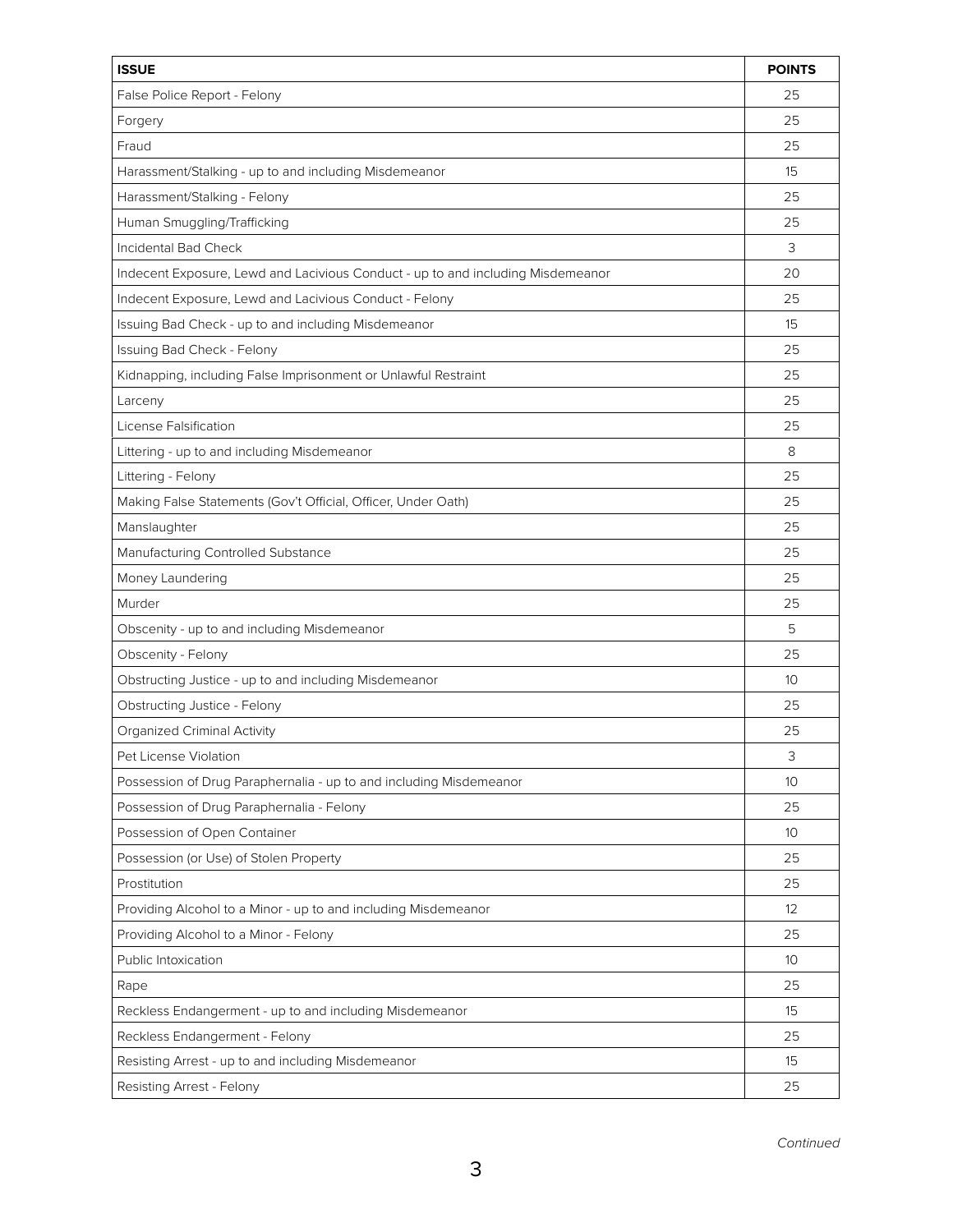| <b>ISSUE</b>                                                                                                        | <b>POINTS</b>  |
|---------------------------------------------------------------------------------------------------------------------|----------------|
| Resisting, Interfering, Obstructing Peace Officer or Government Administration - up to and including<br>Misdemeanor | 15             |
| Resisting, Interfering, Obstructing Peace Officer or Government Administration - Felony                             | 25             |
| Robbery                                                                                                             | 25             |
| Sexual Abuse/Sexual Battery                                                                                         | 25             |
| Tax Evasion - up to and including Misdemeanor                                                                       | 15             |
| Tax Evasion - Felony                                                                                                | 25             |
| <b>Terrorist or Criminal Threats</b>                                                                                | 25             |
| Theft                                                                                                               | 25             |
| Theft by Check                                                                                                      | 25             |
| <b>Toll Evasion</b>                                                                                                 | 15             |
| Trespassing - up to and including Misdemeanor                                                                       | 10             |
| Trespassing - Felony                                                                                                | 25             |
| Unlawful Drinking (As a Minor)                                                                                      | 10             |
| Unlawful Purchase or Sale of a Security                                                                             | 25             |
| Vandalism - up to and including Misdemeanor                                                                         | 10             |
| Vandalism - Felony                                                                                                  | 25             |
| Violation of Notary Duties - up to and including Misdemeanor                                                        | 15             |
| Violation of Notary Duties - Felony                                                                                 | 25             |
| Violation of Protection Order - up to and including Misdemeanor                                                     | 10             |
| Violation of Protection Order - Felony                                                                              | 25             |
| <b>Warrant for Arrest</b>                                                                                           | 25             |
| Weapons - up to and including Misdemeanor                                                                           | 20             |
| Weapons - Felony                                                                                                    | 25             |
| <b>Other Misdemeanor Convictions</b>                                                                                | 10             |
| Other Felony Convictions                                                                                            | 25             |
| Driving Left of Center                                                                                              | 3              |
| Driving on the Wrong Side of the Road                                                                               | 4              |
| Driving the Wrong Way on a One-Way Street                                                                           | 4              |
| Driving Too Fast for Conditions                                                                                     | 3              |
| Driving with an Open Container - up to and including Misdemeanor                                                    | 15             |
| Driving with an Open Container - Felony                                                                             | 25             |
| DUI - up to and including Misdemeanor                                                                               | 20             |
| DUI - Felony                                                                                                        | 25             |
| Failure to Follow Instructions of a Police Officer                                                                  | 4              |
| Failure to Keep in the Proper Lane                                                                                  | $\overline{2}$ |
| Failure to Maintain Control of Vehicle                                                                              | 5              |
| Failure to Obey Stop Sign                                                                                           | 3              |
| Failure to Obey Traffic Light                                                                                       | $\overline{4}$ |
| Failure to Signal Intention to Pass                                                                                 | 3              |
| Failure to Yield Right-of-Way                                                                                       | 3              |

*Continued*